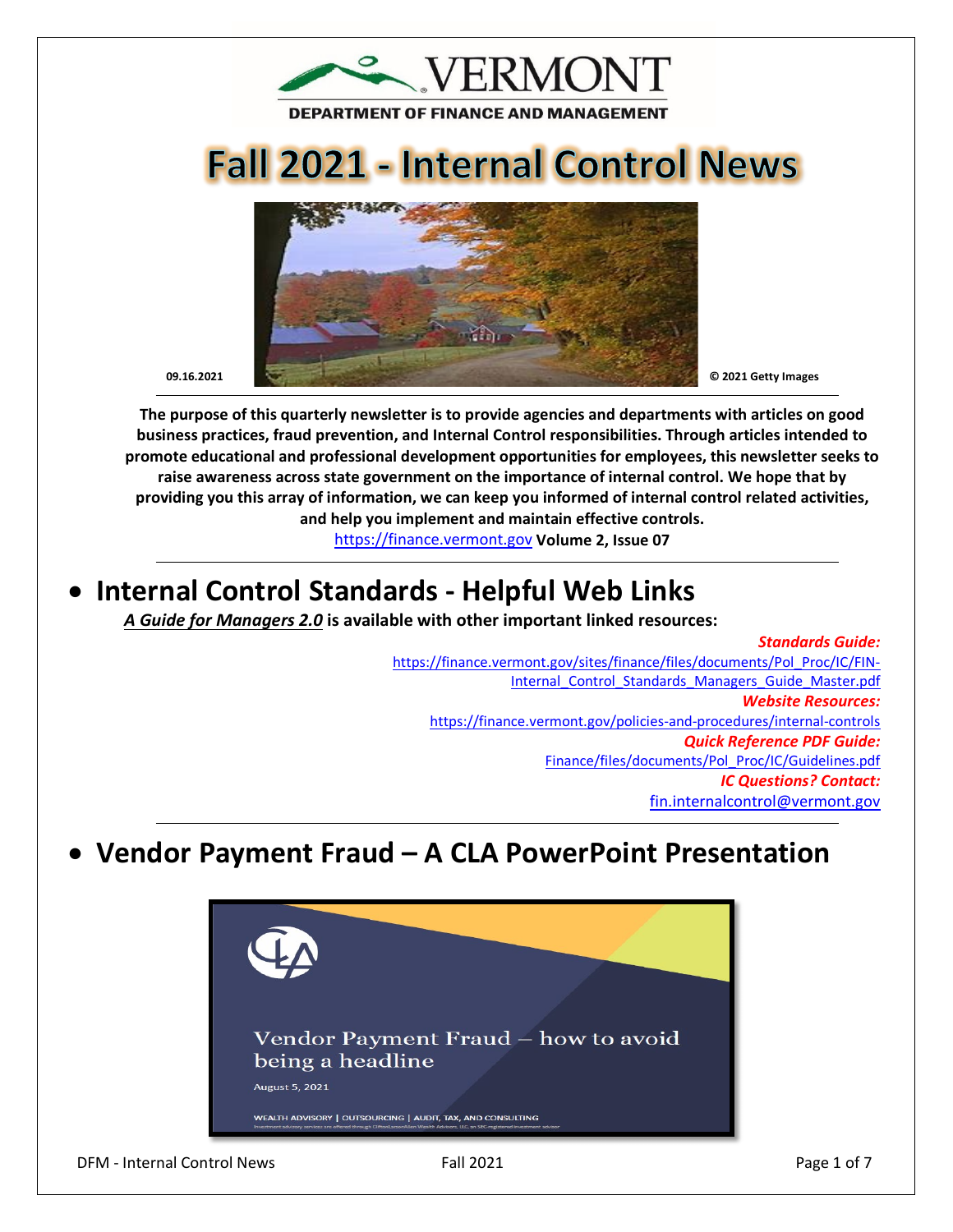Recent Training Session presented by:

- Vermont State Auditor's Office and
- CLA, the State's External Auditors

Here are *some* of the highlights of topics from the presentation.



- What is internal control?
	- o Internal control is a process determined by an entity's board, management, and other personnel, designed to provide reasonable assurance regarding the objectives in the following areas:
		- **Effectiveness and efficiency of operations**
		- Reliability of financial reporting
		- Compliance with applicable laws and regulations
- Process vs. Internal Control
	- o Process: A collection of activities or tasks that produce an outcome
	- $\circ$  Control: An activity performed by an entity to assure the implementation of policy, safeguard assets, and avoid fraud and error. An activity is a critical step within the process that leads to success of the entire process
- What are examples of internal controls?



- o Segregation of duties
- o Access controls
- o Standardized documentation
- o Periodic reconciliations
- o Approval authority
- o Exception / edit reports
- o Management review

DFM - Internal Control News Fall 2021 Page 2 of 7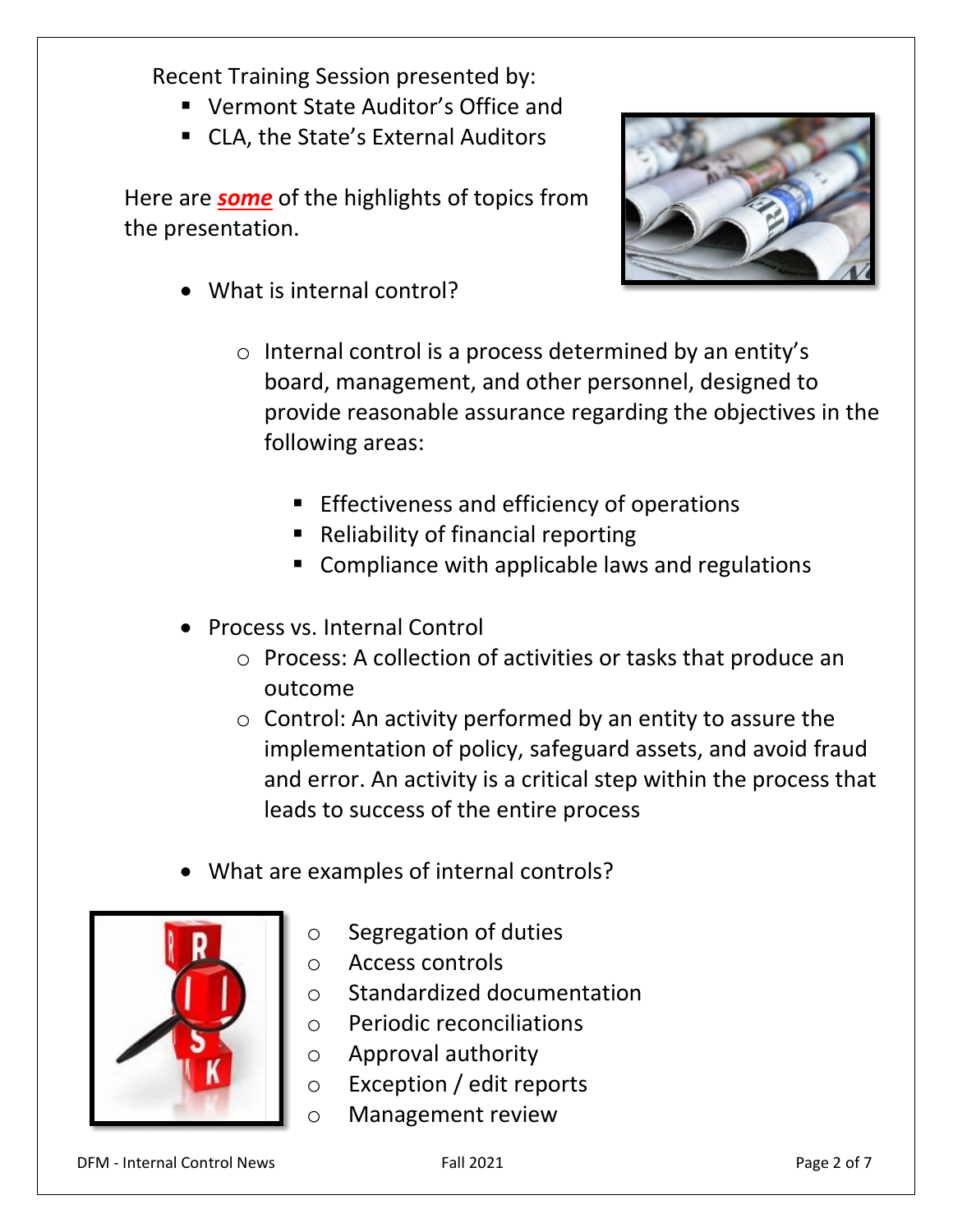- Importance of Internal Controls
	- o Prevention and detection of:
		- **Fraud**
		- Material misstatements
		- Material non-compliance
		- **Operational mishaps**
		- "Newspaper/Headline" risk
- Vendor Fraud: Types and Examples
	- o External Fraud Electronic Vendor Payments
		- **External** 
			- Perpetrated by an individual outside of the entity
		- **Electronic Vendor Payments** 
			- Payments made by:
				- o Automated Clearing House (ACH)
				- o Electronic Funds Transfer (EFT)
				- o Wire transfer
- Two Common Schemes
	- 1. Submitting fraudulent paperwork to redirect approved payments
		- a. Changing banking information or type of payment
	- 2. Email requesting payment impersonating a vendor, Board member, or Finance member
		- a. Relies on familiarity
		- b. May come from legitimate (hacked) email address
		- c. COVID-19 has only increased these schemes
- Email Phishing
	- Goals: Convince target to do something
	- Gain access to: Business email accounts ("BEC" or "Business Email Compromise") including



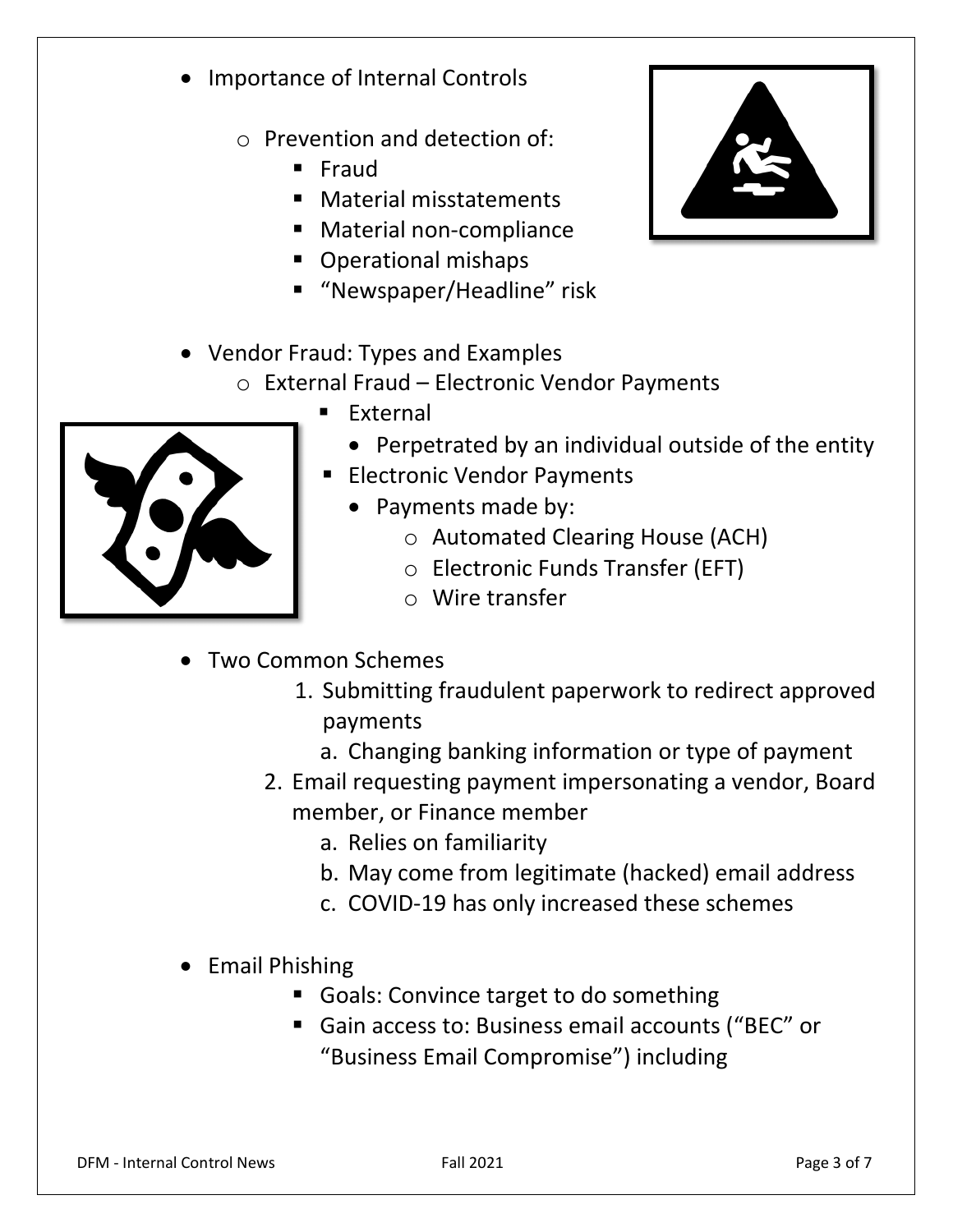

- o Financial accounts (payroll, AR/AP, e-Treasury management, etc.)
- o Network resources and confidential/sensitive information
- o Personal email accounts, cloud accounts, social media accounts
- o Malware infection via:
	- **E** Links to malicious website containing drive-by malware o Email attachments ZIP, RAR, HTA, JAR, Office documents

- **Resources** 
	- o CLA's website for state and local governments (articles, webinars, white papers): State and Local Governments: Industries: CLA (CliftonLarsonAllen) [claconnect.com](https://www.claconnect.com/)
	- o National Cybersecurity Alliance (NCSA): <https://staysafeonline.org/cybersecurity-awareness-month/>
	- o GFOA Advisory on Electronic Vendor Fraud: <https://www.gfoa.org/materials/electronic-vendor-fraud>
- **References** 
	- o <https://auditor.vermont.gov/content/training>
	- o [PowerPoint Presentation \(vermont.gov\)](https://auditor.vermont.gov/sites/auditor/files/documents/Vendor%20Fraud.pdf)

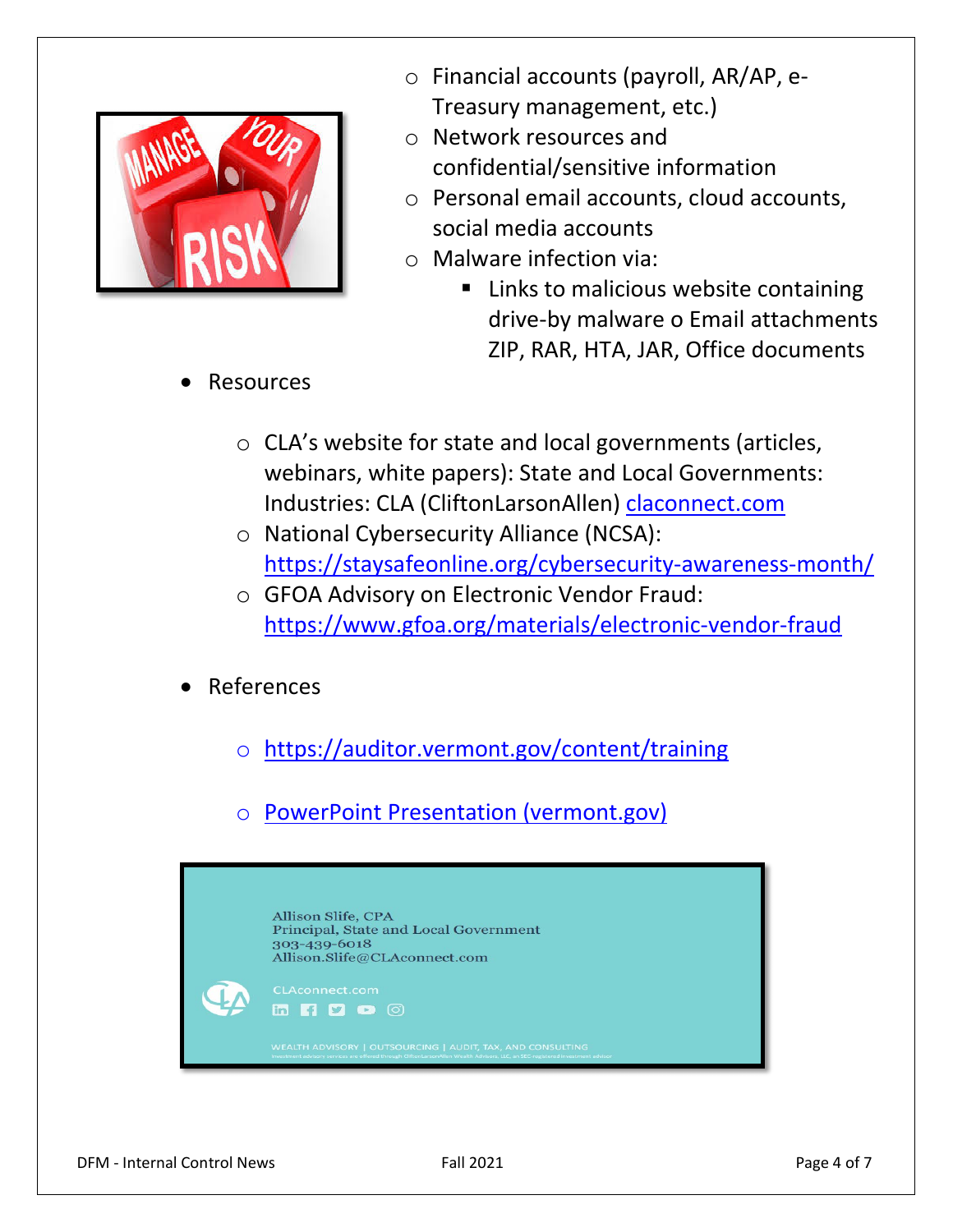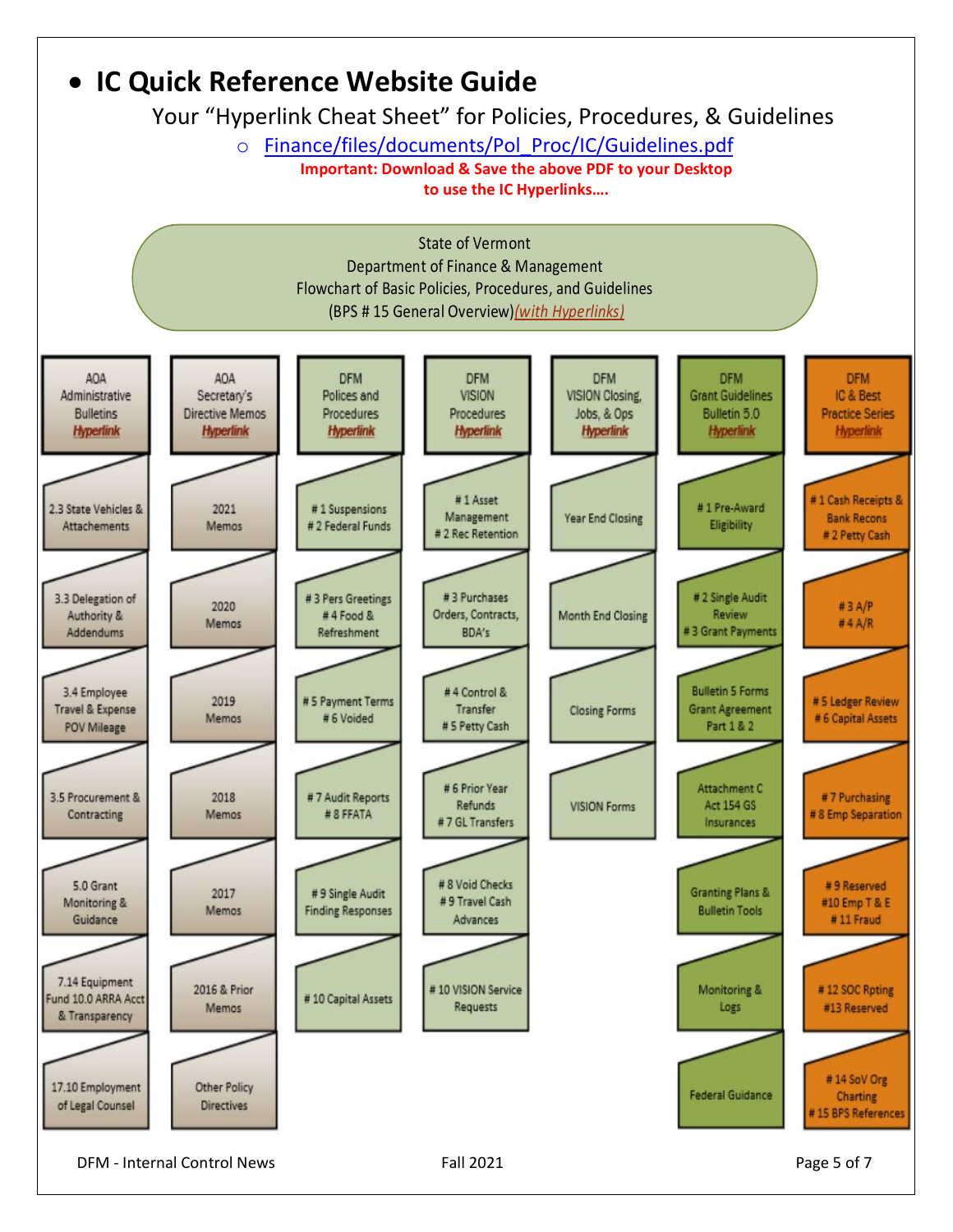## • **DFM Staff Happenings:**

### **Promotions:**

#### **Justin Kenney, Interim Chief Performance Officer,**

Agency of Administration. *We wish Justin the best of success in his new interim position.*

#### *- Adam Greshin, Commissioner, Department of Finance and Management*



**Jamie Sheltra, VISION Support Manager,** Department of Finance & Management. *Jamie has been promoted to VISION Support Manager. Jamie brings 13+ years of VISION transactional, configuration and project experience to the VISION Support team. We are excited to have him continue working in Financial Operations in this new role.*

*- Ruthellen Doyon, Director of Statewide Accounting, Department of Finance and Management* 

### **Retirement:**

**Karen Symonds, VISION Support Manager**, Department of Finance and Management. *Karen Symonds retired on 8/1/2021 after 28+ years of state service and 18+ of those with the Department of Finance and Management.*

*- Ruthellen Doyon, Director of Statewide Accounting, Department of Finance and Management*

### **Departure:**

**Ariel Murphy, Executive Assistant**, Department of Finance and Management. Ariel has left DFM as of Friday July 23<sup>rd</sup> to pursue her law school degree at UC Berkeley this fall. *We wish Ariel all the best of success in California.* 

*- Adam Greshin, Commissioner, Department of Finance and Management*

*Our Internal Control News* is published quarterly in the *Spring, Summer, Fall, and Winter* by The Department of Finance and Management (DFM). Please contact [fin.internalcontrol@vermont.gov](mailto:fin.internalcontrol@vermont.gov) with comments or future suggestions.